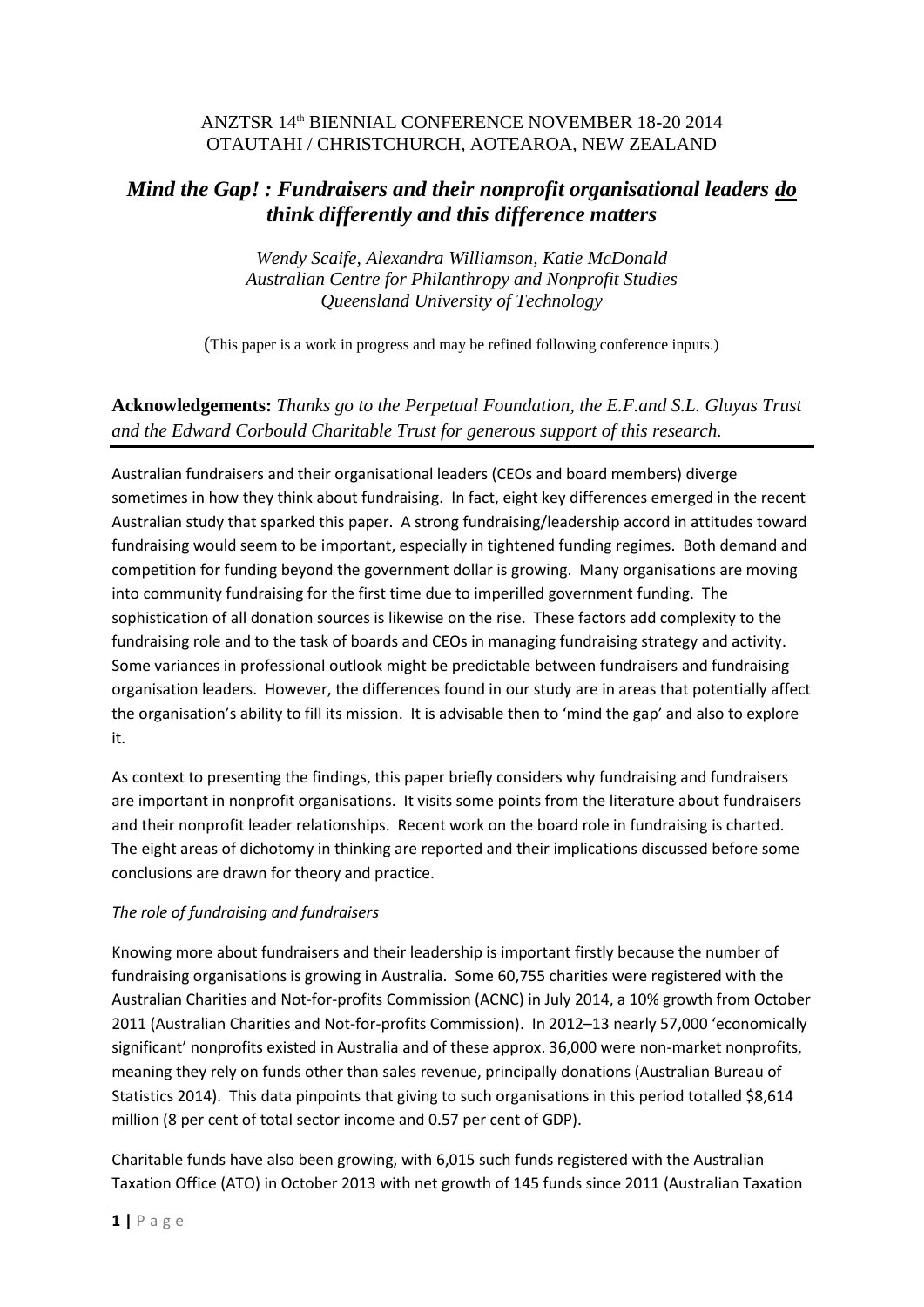Office 2014). Private Ancillary Funds (PAFs) created in 2001 to foster establishment by affluent Australians of private foundations numbered 1,002 in October 2012 according to the ATO (2014). These received \$354.49 million in donations, and distributed \$251.66 million in grants, with a remaining corpus of \$2,933.6 million. Since 2001 PAFs have distributed more than \$1.2 billion. Thus the size of giving and fundraising is increasingly significant.

Recent work by Scott (2013) suggests that donated funds are also noteworthy because they are often the critical operational income that enables an organisation to exist. Scott's findings from a qualitative study of health and medical research nonprofit organisations suggest that even if fundraising is not the core income source it supplements government and other income, sometimes enabling services that should be paid for by governments but are not covered by this source in straightened times. Whether fundraising contributed a small or large proportion of the budget, these dollars were acknowledged by the sector respondents as an invaluable resource underpinning sustainability and often leveraging further funding or bankrolling additional services that would not have been provided otherwise.

Organisations will not typically employ a fundraising arm at the outset, with volunteers filling this resource building role in early stage entities. However, as organisations grow often some form of professionalised fundraising element may be instigated. Ideally this happens organically as capacity and scale build but more recently in Australia the imperative to fundraise has been thrust upon organisations that are not necessarily prepared for the task. As with many countries, the Australian nonprofit funding landscape is in flux. Many organisations are needing to think differently and develop fresh skills either to enter the fundraising market or to cope better with rising competition for the community and corporate support that enables their work. This new reality affects boards, CEOs and fundraisers alike. Issues such as attracting, retaining and effectively leading professional fundraisers capable of building strong funding relationships are becoming ever more pressing.

The issue of leadership/fundraiser understanding is made even more vital given the acknowledged shortage of fundraising skills to fill this widening pool of organisations needing them. While the landscape is only mapped anecdotally in Australia, the issue of skills shortage is evident in both Europe and the USA. A European survey of 17 national fundraising associations, by the transcontinental European Fundraising Association found that the most frequently cited barrier to fundraising over the past decade was a lack of fundraisers (Ribeiro 2013). This skills shortage was a critical issue preventing growth and was seen as more damaging to their organisations than the global economic crisis. The challenge is replicated in the USA where more than half of the charity leaders in a major 2013 study report inadequate applicants for development (fundraising) positions (Bell and Cornelius 2013).

The situation is particularly dire for the niche and essential work of small charities. Savage, Broomhead and Hill (2013) have investigated issues facing the UK's small charity sector, which, like Australia represents the vast majority of all charities (96% in the UK). Their *Small Charity Sector Skills Survey* definitively places fundraisers as the hardest vacancies to fill. The challenge is exacerbated they say by the best fundraisers often being attracted by larger organisations with impressive salary and development budgets who offer fundraisers the chance to specialise in one aspect of the profession. The smaller charity fundraiser in contrast must cover the gamut of fundraising. The survey showed salary as the biggest reason for hard to fill vacancies, along with the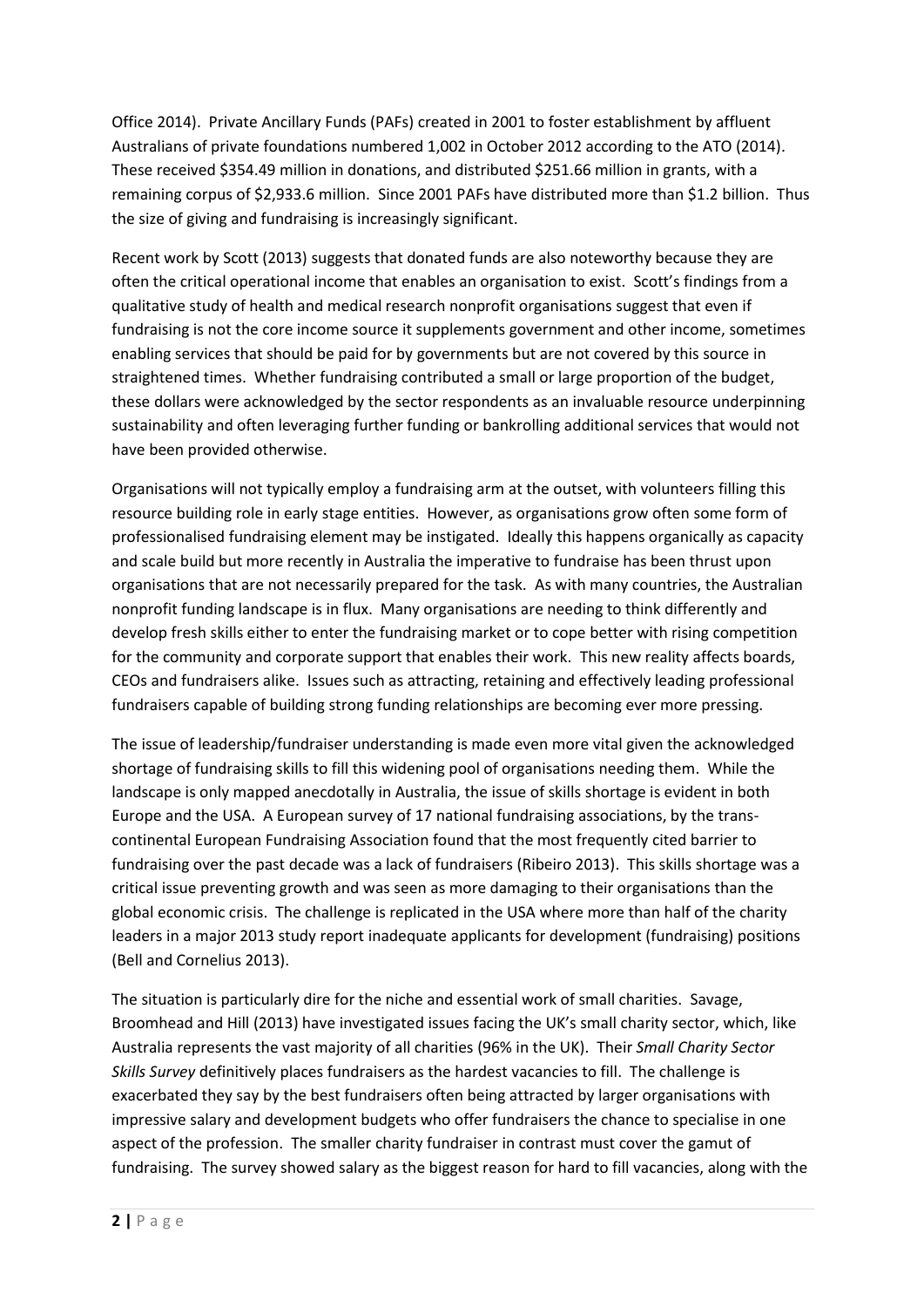lack of funding for professional development. Largest demand is for major gift fundraisers, people with online fundraising ability and corporate fundraisers. In the small charity the need for board involvement in fundraising is sharply defined with 90% of respondents stating their trustees should be involved compared with a finding of 53% actual fundraising involvement.

## *Gaps in understanding fundraising*

Organisational leaders' understanding of fundraising emerges as a critical and often lacking element more broadly. Prelude work to the study in this report (Scaife, Williamson and McDonald 2011) found that fundraising and resourcing of fundraising are not seen as capability areas for many local boards and CEOs, largely due to a deficit in training or prior experience. This study spotlighted that the reality was at odds with how fundraisers and donors felt it should be and that a fundraising leadership vacuum was a prime factor in major giving not reaching its potential in Australia. An echo is evident in the USA where for two decades nonprofit leaders (boards and CEOs) have rated their performance on a set of leadership competencies as part of the Boardsource Governance Index. Fundraising scores consistently lowest and most in need of improvement. The 2013 study entitled *Underdeveloped: A National Study of Challenges Facing Nonprofit Fundraising (Bell & Cornelius* 2013) is damning in its assessment of leadership support for fundraising. It links leadership distance from fundraising to high turnover especially in senior fundraising roles detailing evidence of a leadership lack and poor resourcing to carry out successful fundraising. The study concludes fundraising must be a shared responsibility of the board, the CEO, the fundraising team and the wider staff.

Other writing backs these perspectives and ventures towards some remedies. Lindahl and Conley (2002: 63) see 'the one constant in this changing fundraising environment' as the need for fundraisers and board members to be partners in generating private sector support. How to achieve this includes suggestions such as board fundraising education and clearer role expectations on recruitment to the board (Swanson 2000, Talisman 2000 and Perry 2010). Brown, Hillman et al (2012) have helpfully investigated factors that predict a board members's participation in monitoring and resource provision. They found gender, experience on nonprofit boards, mission attachment and training to be the keys to board members' confidence and contribution. Much of this background resonates with the findings of our study, which adds to the field by surfacing eight areas of attitude difference to fundraising on the part of fundraisers and nonprofit leaders.

### *A snapshot of method*

The research reported here is part of a larger 60 question online 2013 survey of fundraising leaders and fundraisers, complemented by focus group discussions with both types of respondents. While 279 people responded to the survey, this analysis refers only to those with a formalised fundraising function in place (148 respondents of whom 60% were fundraisers and 40% nonprofit leaders). These respondents had fundraising as their largest revenue source.

### *Findings about the divergence in nonprofit leader/fundraiser views on fundraising*

Statistically significant differences emerged between organisational leaders and fundraisers emerged in eight areas, namely:

• The extent to which fundraising is a profession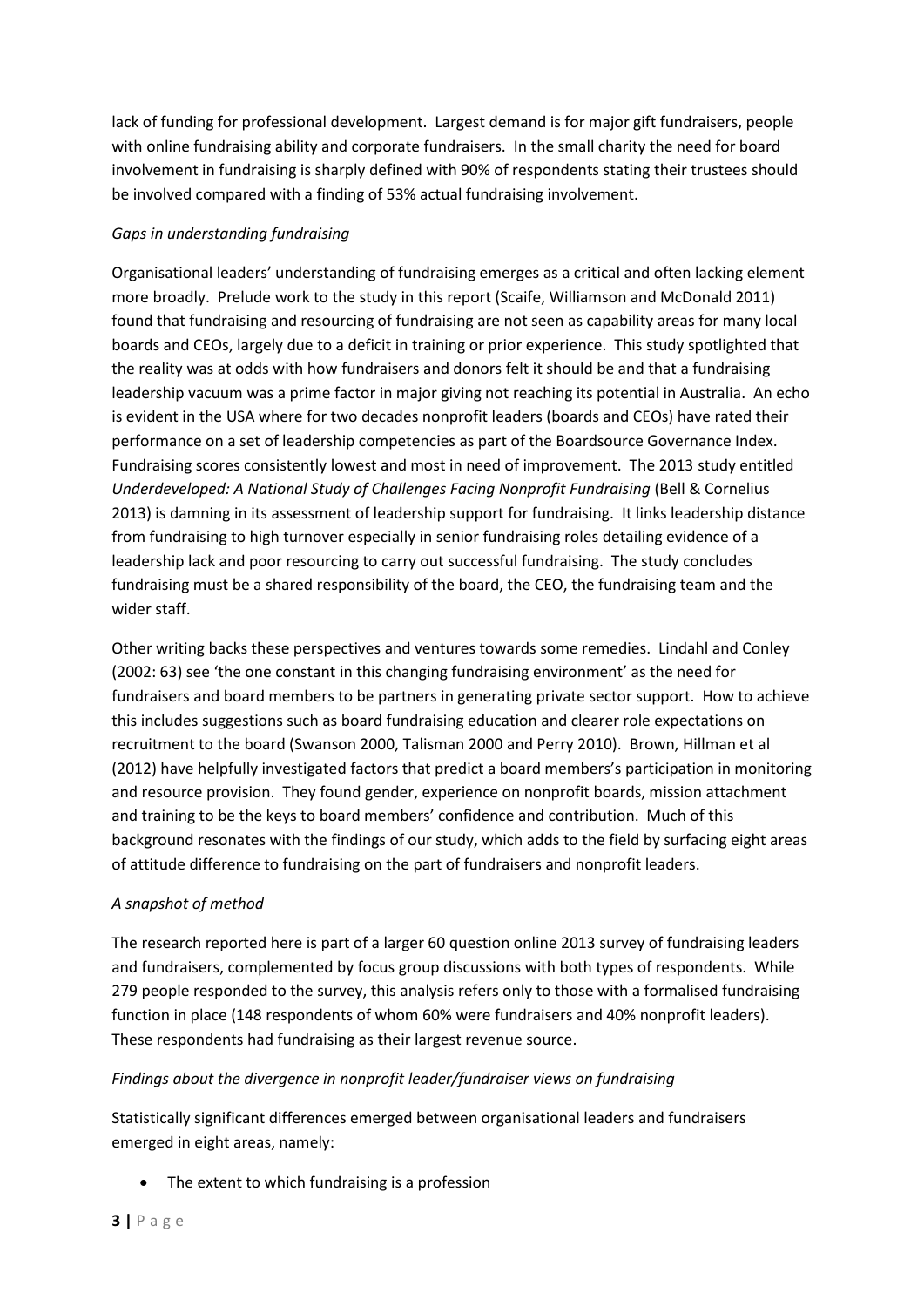- Whether boards fully understand the role of fundraising
- The need for fundraising experience on the board
- Whether board leadership strongly influences staff turnover
- Donor satisfaction levels with the organisation's performance
- Satisfaction levels with current compensation,
- Satisfaction levels with training and professional development, and
- Satisfaction levels with resources provided to undertake the fundraising role.

### *Implications of these findings*

Discussing these in turn, the question of fundraising as a profession has some clear interplay with the later points about compensation and funding for ongoing professional development. Writing on this topic, the world's only Professor of Fundraising, Adrian Sargeant (2009) notes that fundraising meets two of the three core criteria to be considered a profession: mapping in national occupational standards (in the UK and progressing elsewhere) and also agreed ethical principles in Codes of Fundraising Practice that for some years have been the subject of international consultation. The third criterion of a well-defined body of knowledge is a work in progress. Sargeant argues that this element is needed more fulsomely if boards are to have a firm idea of the tools and frameworks fundraisers need for successful outcomes. Boards are most likely unaware of the growing array of education and certification avenues in use by fundraisers to cement their professional standing. The discipline is increasingly evidence-based and predicated on career-long learning yet assumptions remain that fundraising requires little specialist knowledge.

The sense on the part of boards that they do fully understand fundraising in dissonance to what fundraisers believe again has some counterpoint with other areas of attitude divergence. The issue of appropriate resourcing to drive fundraising outcomes and to achieve donor satisfaction and retention are the most pertinent links. Fundraisers might contend that boards who understand fundraising will seek to optimise the activity. This would be by funding to build relationships over the long term and extending and multiplying the impact fundraisers are able to make by board members adding personal time and involvement and picking up more skills in fundraising themselves. The issue of inadequate resourcing whether in infrastructure such as databases or realistic goals in line with the staffing levels is noted in our own and others' research as a force for turnover. The impact of turnover on the organisation, the individuals involved and on donors can be very damaging (Scaife et al 2011, Bell & Cornelius 2013) and extremely costly in dollar terms too. Work by Canadian researcher Burk has found the cost of fundraiser replacement in the face of the skills shortage is in the range of 65-83% of the fundraiser's annual salary. The scarcity of fundraising skillsets is also likely to affect the chances of fundraising experience being available to fill this need on boards as fundraisers in our study felt should be in place. It is concerning that nonprofit leaders do not acknowledge the role boards may be playing in costly turnover of fundraising staff. It is unlikely to be voiced in an exit interview and poor practices are perpetuated. This is an important message from this research.

Fundraisers, who are arguably closer to donors than board members in the current situation, do not agree that donor satisfaction with the organisation's performance is high. Donor satisfaction and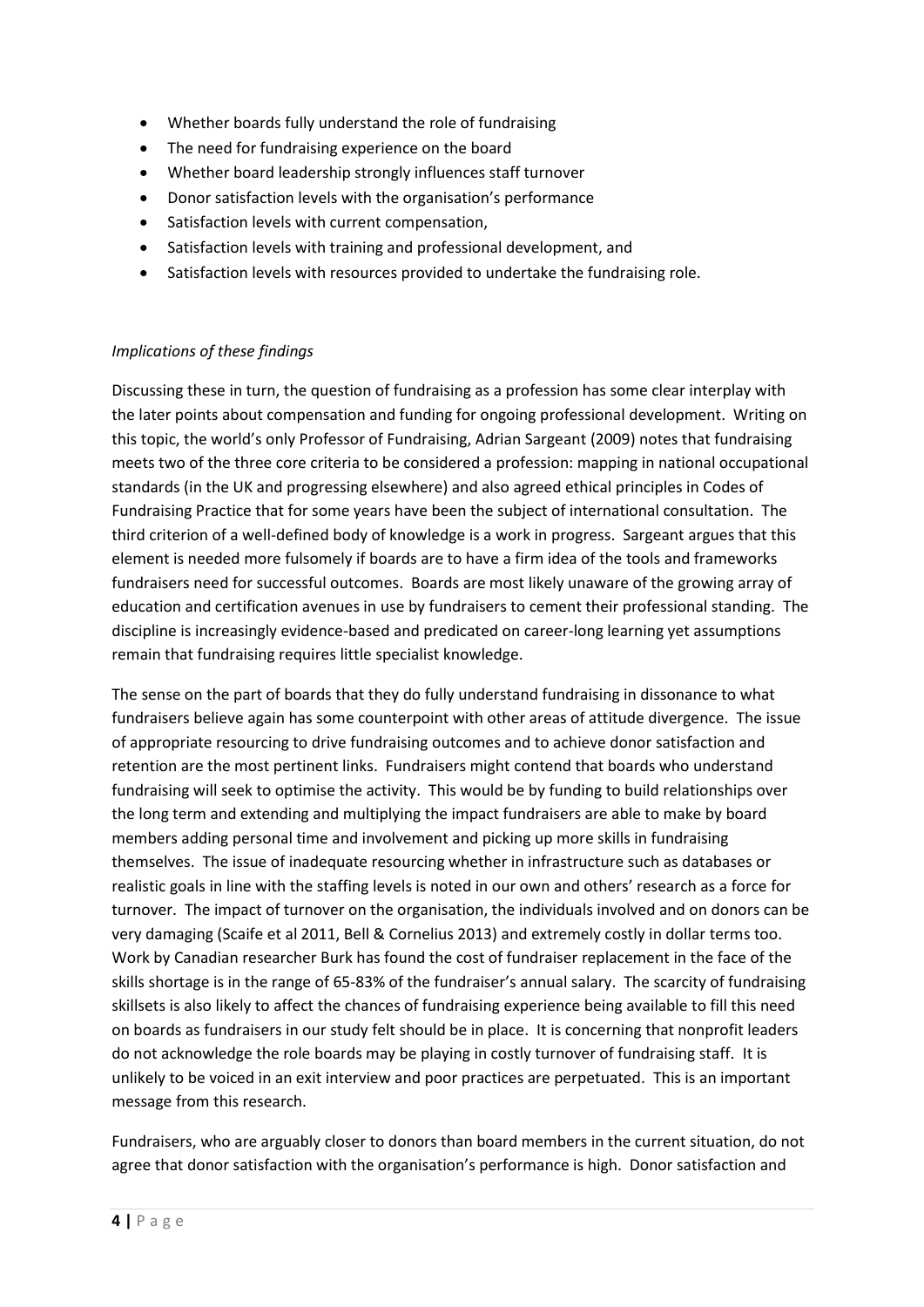donor loyalty are intrinsically linked (Sargeant & Shang 2012) and it is well documented that it is far more effective – not to mention morally correct – to care for supporters appropriately so they will continue to feel sufficiently connected and informed to want to keep donating. It takes time and quality interactions for donors to gain confidence and trust in organisations and boards have a definite role to play in this outcome, both in terms of resourcing and personally connecting with supporters.

Figures in the USA (Association of Fundraising Professionals & Urban Institute 2012) denote donor loyalty on a downward spiral with typically 70% of first time donors not continuing on to give a second donation. Fundraisers in our study refer to the lack of broad enough key performance indicators that go beyond dollars to embrace repeat giving.

Bell and Cornelius describe USA nonprofits as facing 'a vicious cycle that threatens their ability to raise the resources they need to succeed' and point to lack of leadership and poor resourcing as factors that result in high fundraiser turnover. They call for boards and CEOs to promote an organisation-wide culture of philanthropy that supports the concept of a fundraising organisation, rather than reliance on isolated fundraisers alone. They go further to suggest that such a culture is one where the board inadequately resources fundraising for success.

Our Australian study seems to be pointing in a similar direction. One solution seems to be for fundraisers to strengthen their own leadership skills and ideally to serve on the leadership management team if not already there. According to Williams (), 'Organizational leadership is… a prerequisite for fundraising to excel. Leadership in the fundraising context… is a dynamic that emanates from the top of the organization, influencing strategic directions… and inspiring communities to be intentionally generous and thoughtfully engaged'.

Acquiring and sustaining resources is a preoccupation for an increasing number of nonprofit organizations. The study and this paper aim to add to what is known about the important fundraiser/organisational leaders' relationship both in terms of empirical literature and organisational attitudes and behaviour needed to that fosters strong fundraising outcomes.

This paper draws on the literatures that link fundraising and leadership, as well as the small empirical work about fundraiser and nonprofit leader characteristics to provide a broader understanding of their sometimes dichotomous thinking. The paper discusses implications of these differences and proposes target areas for organisational behaviour change as well as further research.